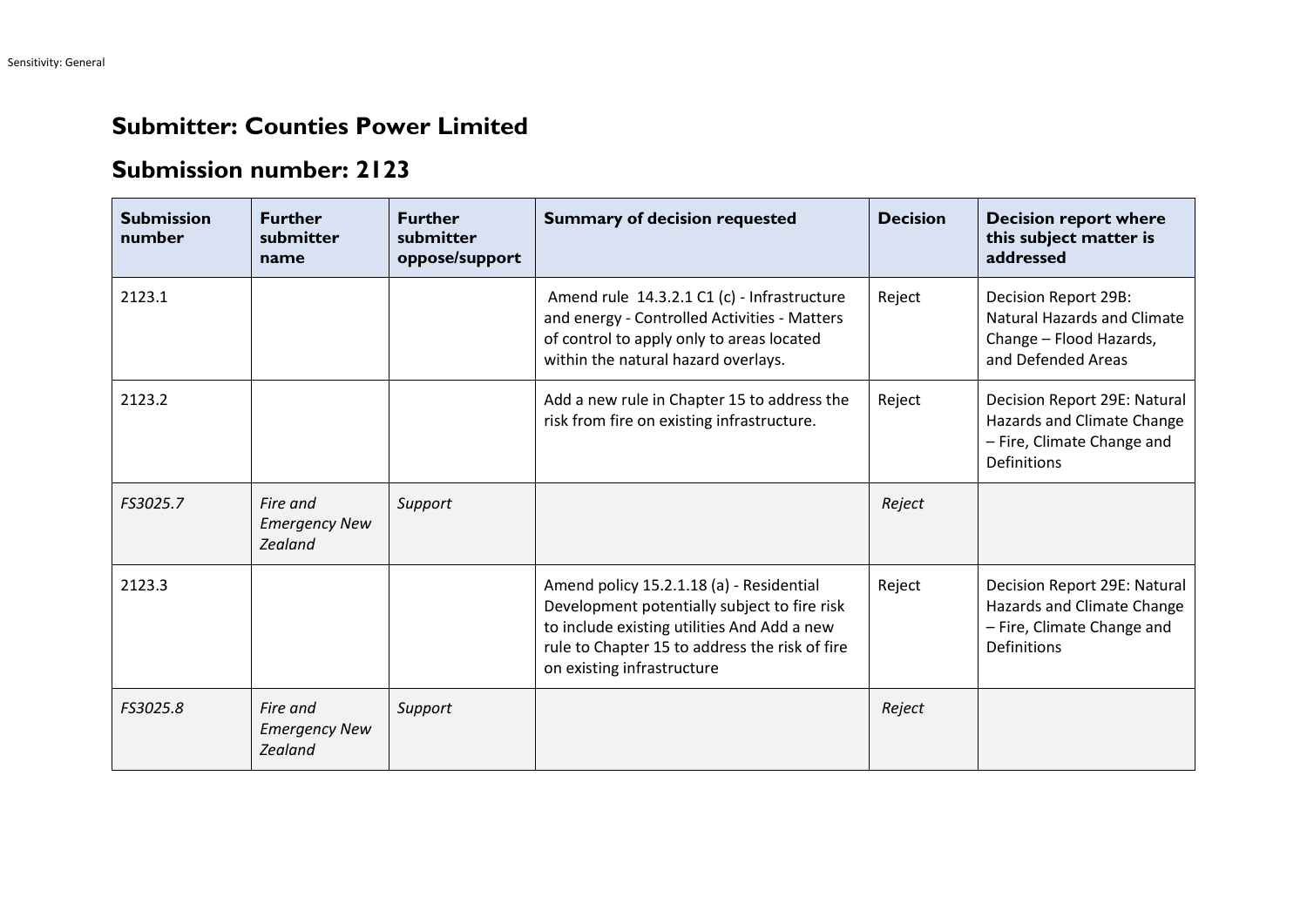| <b>Submission</b><br>number | <b>Further</b><br>submitter<br>name         | <b>Further</b><br>submitter<br>oppose/support | <b>Summary of decision requested</b>                                                                                                                                                                                                                                                     | <b>Decision</b>   | <b>Decision report where</b><br>this subject matter is<br>addressed                                            |
|-----------------------------|---------------------------------------------|-----------------------------------------------|------------------------------------------------------------------------------------------------------------------------------------------------------------------------------------------------------------------------------------------------------------------------------------------|-------------------|----------------------------------------------------------------------------------------------------------------|
| 2123.4                      |                                             |                                               | Add new objectives, policies and rules to<br>Chapter 15 that specify setbacks (10m from<br>each side of the line) for plantation forestry<br>activities from power lines and structures to<br>address risk from fires.                                                                   | Reject            | Decision Report 29E: Natural<br>Hazards and Climate Change<br>- Fire, Climate Change and<br><b>Definitions</b> |
| FS3025.9                    | Fire and<br><b>Emergency New</b><br>Zealand | Support                                       |                                                                                                                                                                                                                                                                                          | Reject            |                                                                                                                |
| 2123.5                      |                                             |                                               | Amend 15.5.1 P1- High Risk Flood Area<br>Permitted Activities to allow for new<br>electricity distribution lines, poles, cabinets,<br>masts/poles and supporting structures as<br>permitted activities.                                                                                  | Accept in<br>part | Decision Report 29B:<br><b>Natural Hazards and Climate</b><br>Change - Flood Hazards,<br>and Defended Areas    |
| 2123.6                      |                                             |                                               | Amend 15.5.2 RD1 - High Risk Flood Area -<br>Restricted Discretionary Activities to ensure<br>new electricity distribution lines, poles,<br>cabinets, masts/poles and supporting<br>structures are not captured under this rule<br>and are permitted activities under Rule<br>15.5.1 P1. | Accept in<br>part | Decision Report 29B:<br><b>Natural Hazards and Climate</b><br>Change - Flood Hazards,<br>and Defended Areas    |
| 2123.7                      |                                             |                                               | Amend rule 15.10.1 P2 - High Risk Coastal<br>Hazard (Inundation) Area to include new<br>electricity distribution lines, poles, cabinets,<br>masts/poles and supporting structures as<br>permitted activities.                                                                            | Accept in<br>part | Decision Report 29C:<br><b>Natural Hazards and Climate</b><br>Change - Coastal Hazards                         |